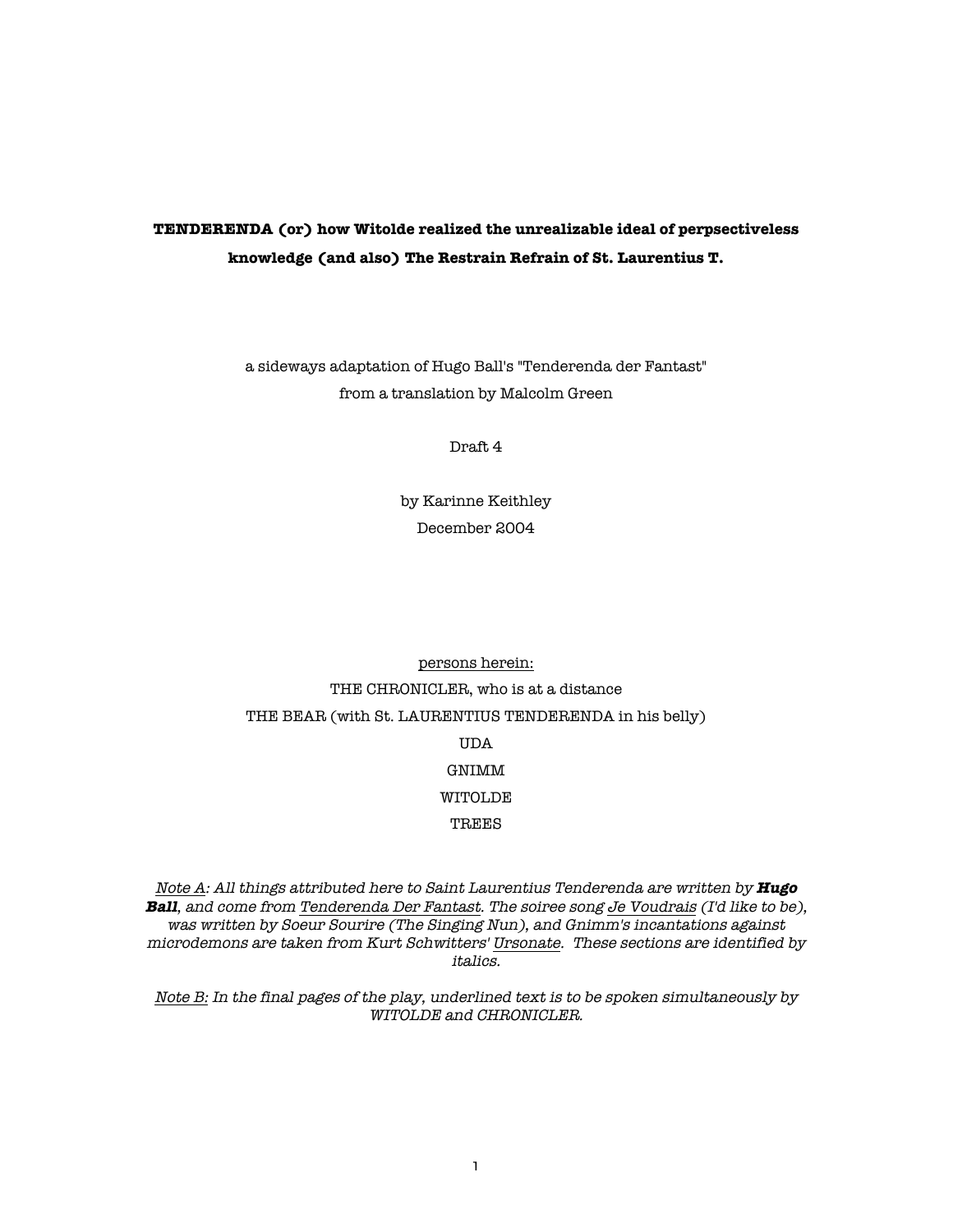# **[PROLOGUE]**

### **CHRONICLER:**

The forest, which some call Der Schwartbilt, is said to contain a hole in the world made by Saint Laurentius Tenderenda just before he climbed into the body of a bear, never to climb out again.

The hole, no larger than a pinprick, gives way to the void, wherein there is no space, time, nor any other category of experience. It is said that the great sleeping Ursus, whose heavy breath alone populates the void, is curled up everywhere and nowhere at once.

Through the hole, there blows a wind which is one of the wonders of the world.

Of the tiny roster of people who have ever felt this voidal wind graze the back of their neck, I am happy to count myself. I happened through that forest on a great journey in the commission of the Duchess of Ess for whom I was compiling an encyclopedia of all the wonders in the hemisphere.

My journey had begun seven years earlier with the famous automatons of the great court at Kevorgam, from where I continued on as far as the perpetually frozen river of Mongolia mentioned by Hoelun, mother of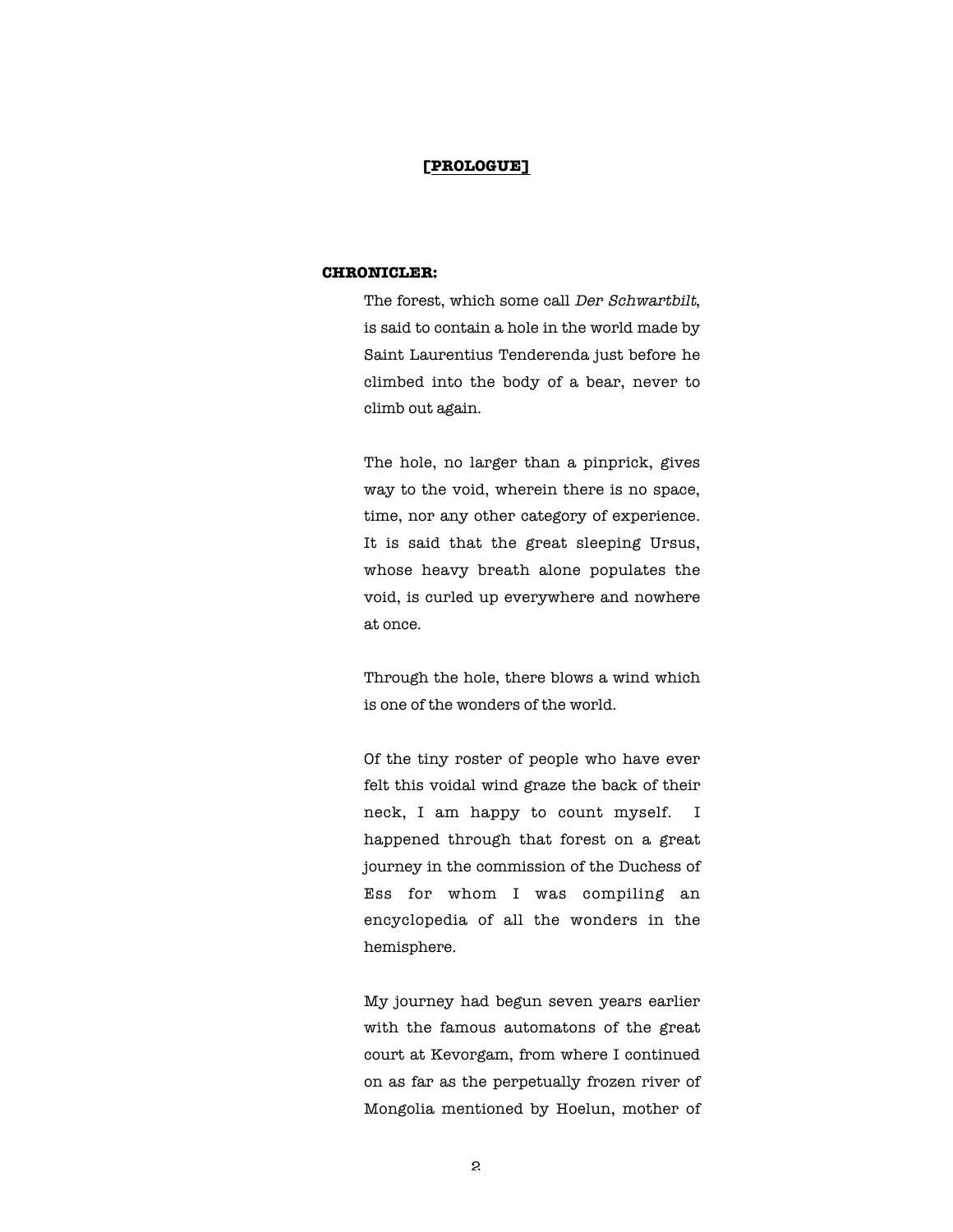Genghis Kahn, in the Secret History. In the intervening years, great fires had broken out everywhere west of the Uqbar Sea.

The forest of St. Laurentius Tenderenda was impervious to the fires owing to a property of the wind that turned out to be, in fact, propertylessness. The arcane theoretical underpinnings of this have been exhaustively described in a pamphlet by my colleague HB, a scholar of Leibniz.

I understood it intuitively enough when I was there, during the three months duration of my perch in the canopy of Lawrence's forest. By the time of my arrival, few remained of the congregation of St. Laurentius Tenderenda, Only three children and the bear were there to tend to the abbey and say the daily prayers. The rest of the flock was no longer human, and it took some time to distinguish them from the other elms, pines and lindens.

From the belly of the bear, the Saint periodically proclaimed new hymnae to be copied into his book of teachings, known popularly as Der Phantasen, and by the Church Mystics as The Second Liturgical Book of Saint Laurentius Tenderenda, Church Poet and Knight of Glossy Paper.

[The children press their ears to the belly of the bear, then copy out the liturgy. When they are done, they perform the liturgy.]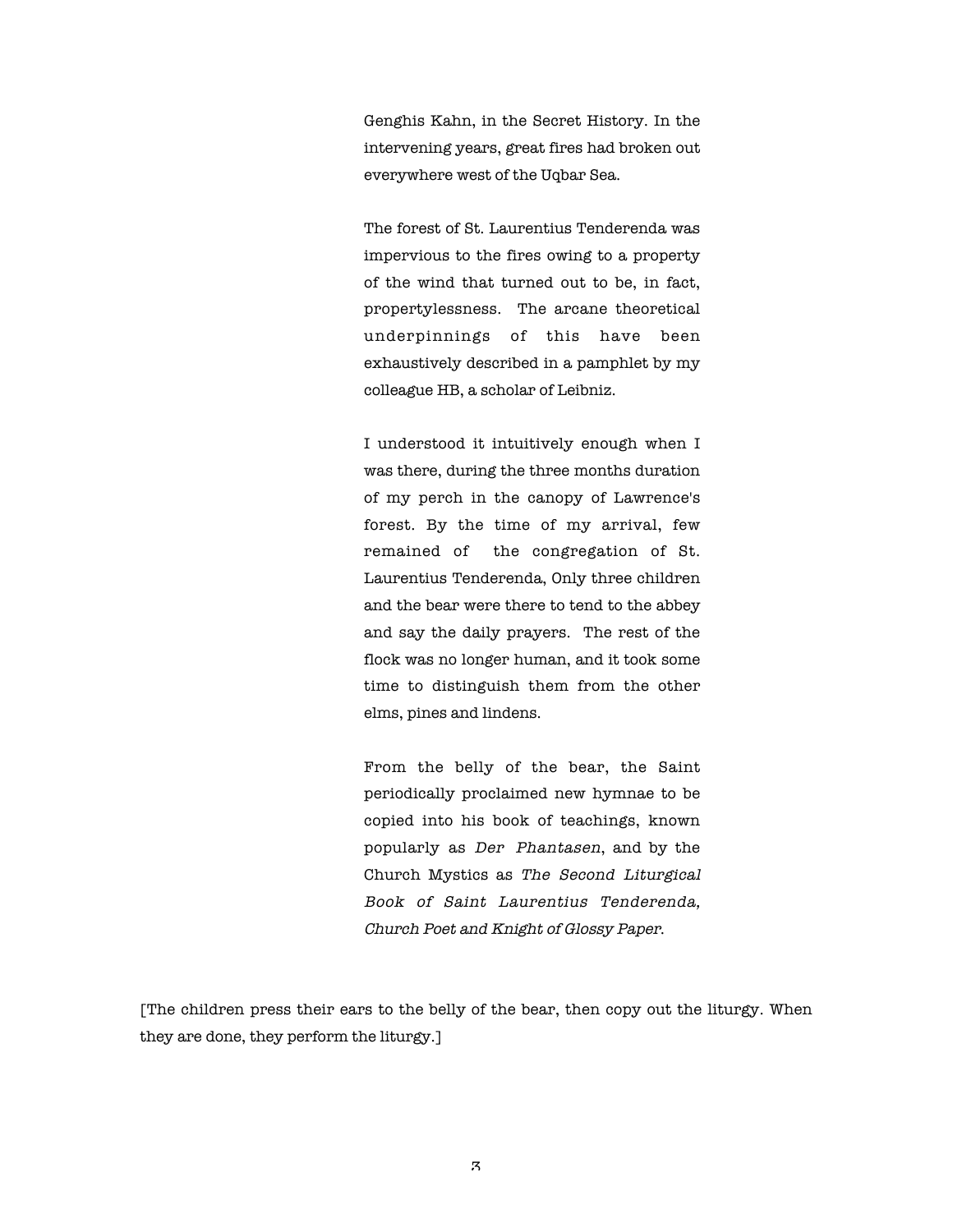### **UDA, WITOLDE AND GNIMM:**

The heavens stand lemon yellow. Lemon yellow stand the fields of the soul. Our heads are crooked to the ground and we have opened our ears wide. We have spread out our aprons and our habits and our back of crazed china glints compliantly. Verily I say unto you, my humility is not for you to judge but for GOD alone. Each seeks a happiness for which he is inadequate. No one has many enemies, so many as he could have. Man is a chimera, a miracle, a divine approximation, full of malice, and deceit. One day, out of curiosity and suspicion, I no longer recognized myself. And lo, I turned round and examined my soul. And lo, there burned the candle and it dripped upon my own skull. My first realization however was: Small and large, that is folly. Large and small, that is relativity. And lo, my finger then flew forth and burnt itself on the sun And lo, the hands of the clock tower tore up the stones of the street. But you believe you can feel, and are felt. Verily, nothing is the way it appears. Rather it is possessed of a vital spirit and goblin which remains motionless as long as one looks at it, but once discovered, it transforms itself and becomes monstrous. For many years I bore the burden of things wishing for liberation. Until I saw and recognized their dimensions. and I was seized by fervor. odious life. And I stretched out my arms in defense and flew, flew straight as an arrow, over the roofs.

### **CHRONICLER**

The children were known, when I arrived in the forest, as Uda, Witolde and Gnimm. Uda was to lose her name entirely, Gnimm was to adopt a more demonic name to protect against infestation, and Witolde, well what Witolde became is the message of my story.

[Forest comes alive, formally. The TREES do a GROVE DANCE. End of prologue.]

#### **[DAY]**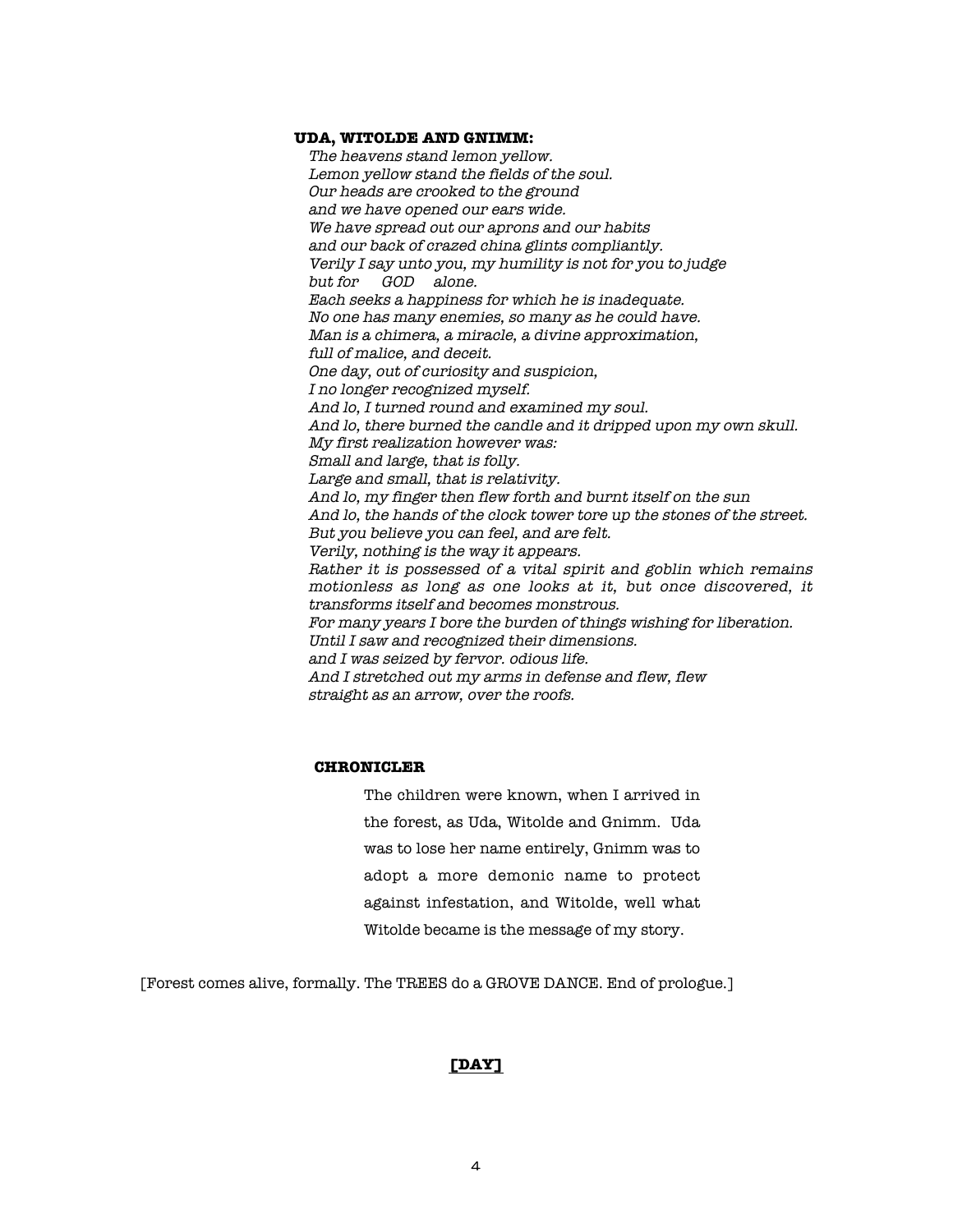[The children sit, bored, pestering one another. The bear sleeps, occasionally waking and scaring the children. He finally wakes and they go about their duties.]

# **CHRONICLER**

Hole in the world notwithstanding, there are certain daily activities to be done around the abbey. There is the washing the scrubbing the drying the tilling the digging the raking the hunting the piling the cooking the chopping the sweeping the watering and several other things besides.

At nightfall, Uda records the events of the day in the abbey's log book.

### **UDA**

The bear frightened Witolde and she hid in the cellar. Gnimm developed an infestation by microdemons. We all took a walk to the spring and saw three petrified does standing by the water. I, Uda made a supper of snail and nut stew. The breeze was very soft today. The saint spoke from the belly of the bear and gave us a new liturgy called Hymnus.

[The Saint emerges from the belly of the bear. Trees enter to tend to the bear in his natal discomfort. The hymnus is heard coming from the saint. The children copy it down. The saint returns to the belly of the bear. The trees bring the bear a glass of water and a damp cloth for his forehead. When he is nursed back to health, he calls for the children to perform.]

#### **BEAR**

Hymnus.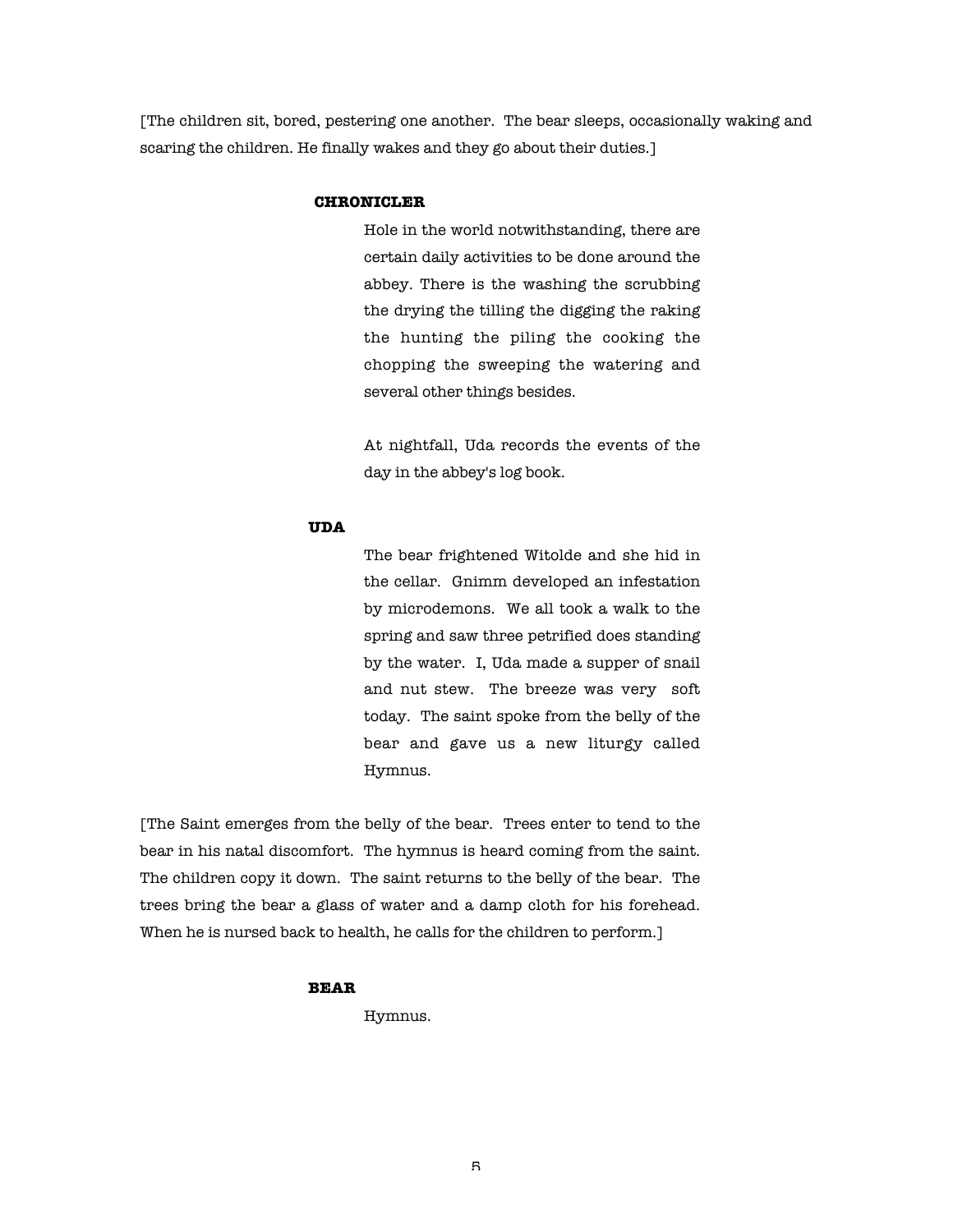#### **UDA, WITOLDE AND GNIMM**

Thou lord of the birds, of dogs and cats, of spirits and bodies, of spooks and dingbats.

Thou above and below to the right to the left straight on, about turn and halt.

The spirit is in thee, and thou art in it, and you are in you, and we are in us.

Thou art resurrected who once was vanquished.

The unbound one who tore his chains.

The almighty are thou the all nightly most knightly with a burning pot on your pate.

The thunder in thy box has exploded in all directions and languages.

Thy tin neck towers and thy spoke soars, in reason and unreason, in the realms of the quick and the dead.

Thou camest with mighty roars, basinet of rebellion, son of the earth.

In fiery chasms and bullet's hail, in dying whimpers and endless curses.

In clouds of printer's ink, communion wafers and cakes, and countless blasphemous verses.

So we beheld thee, so we held thee, in a rain of faces carved from agate.

On toppled thrones, ruptured cannon, on tatters of newspaper, foreign notes and shares.

Gaily adorned dolly, thou has held the sword of justice above the doctrinaires.

Though God of maledictions and sewers, demon prince, God of the possessed.

Thou mannequin with violets, garters, perfumes and painted with a whore's face.

Thy seven kooks are cocking snooks, thy great aunts are miscreants. Thy headgear's a red sphere. (A red sphere.)

Thou prince of sickness and remedy.

Father of the Bulboes and Tenderendae, of arsenics and salvarsans, gas taps, soaped nooses and booby traps.

Thou undoer of all ties, casuist of every twist and turn.

Thou God of lamps and candelabras, thou nourishest thyself on light cones, triangles and stars.

Thou torture wheel, Ferris wheel of pain, homocentaurus, thou sailest in winged trousers through the sick bay.

Thou wood, copper bronze zinc, gale and mast, an iron bell, thou whirrest smoothly past.

Thou magic quadrate, now it's too late, thou mystic quartier, Ambrosian steer.

Lord of our denudation, thy five fingers are the foundation of our salvation.

Lord of our dog-Latin and hunter's cant, lamentotympani of our existence, eternalist, communist, antichrist! Oh! most sagacious sagacity of Solomon!

[The bear leaves in disgust as the children are finishing the liturgy.

Enter the trees, who do tree things.]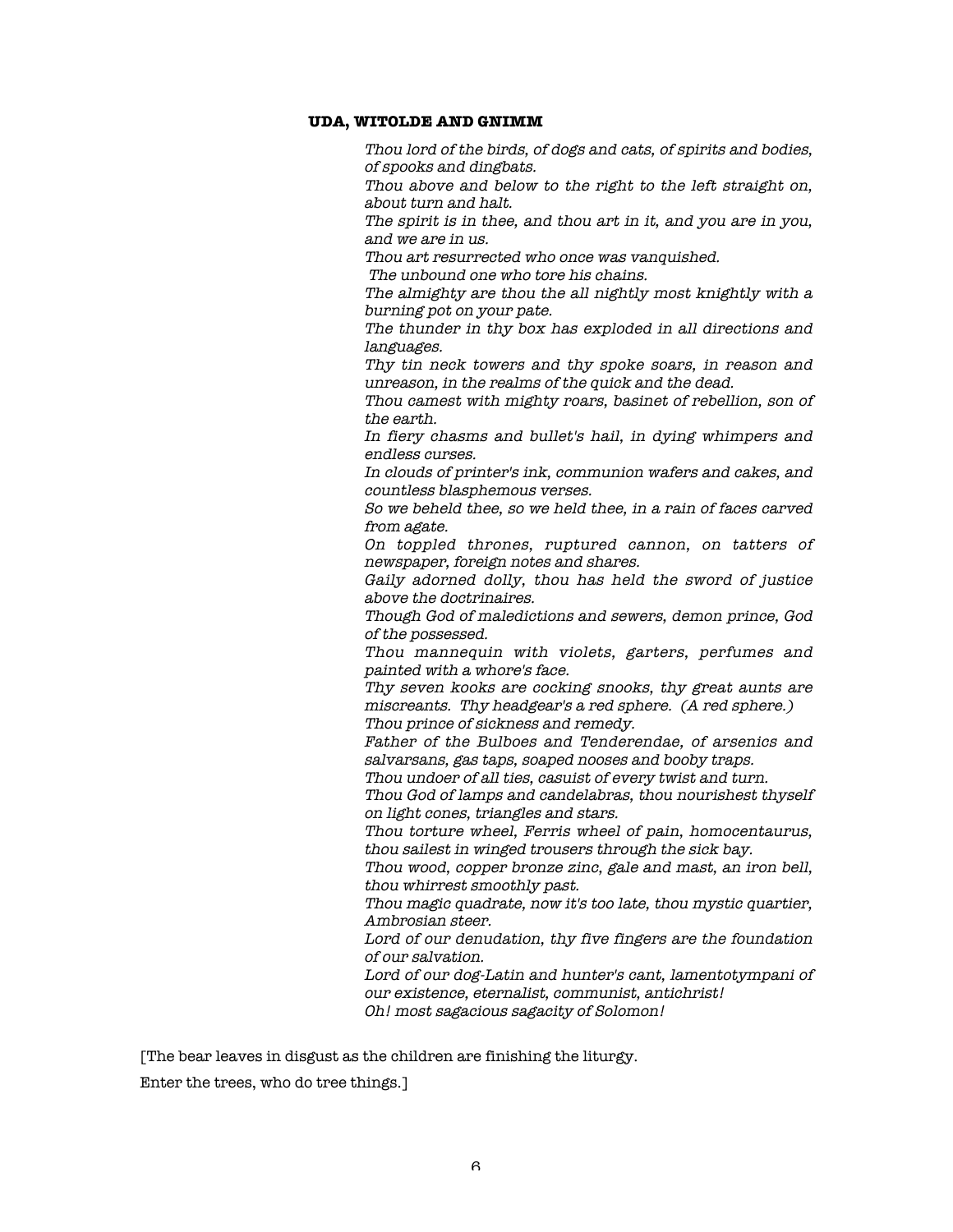# **CHRONICLER**

When the wind blew with great force, the forest would bend here and there, and disappear in the folds. When the wind blew gently, the trees and creatures moved quietly, trying to catch a sense of the sound of nothing, which was what lay beyond the pinprick made in the world by Saint Laurentius Tenderenda.

[**Sound of nothing** emerges from white noise. The trees listen. Gradually the sound of the fires becomes audible.]

### **UDA**

A burning smell made Witolde weep for most of the afternoon. Several trees were found to be in different locations than yesterday. I, Uda, made a breakfast of quail eggs and pine needles. Gnimm discovered the wine cellar and became drunk. The bear seemed uncomfortable all day, for the saint was pacing in his belly.

[A phone rings from somewhere. Witolde comes to get it, but it stops ringing just as she picks it up.]

#### **CHRONICLER**

The Saint himself, whose worldly confusions too much overwhelmed him, saw nothing. Having succumbed to the irresistible urge to retreat, he never directly experienced the queer force of the wind which blew from the site of his great feat, the miracle of the hole in the world. He relied on the bear as his intermediary and protector.

7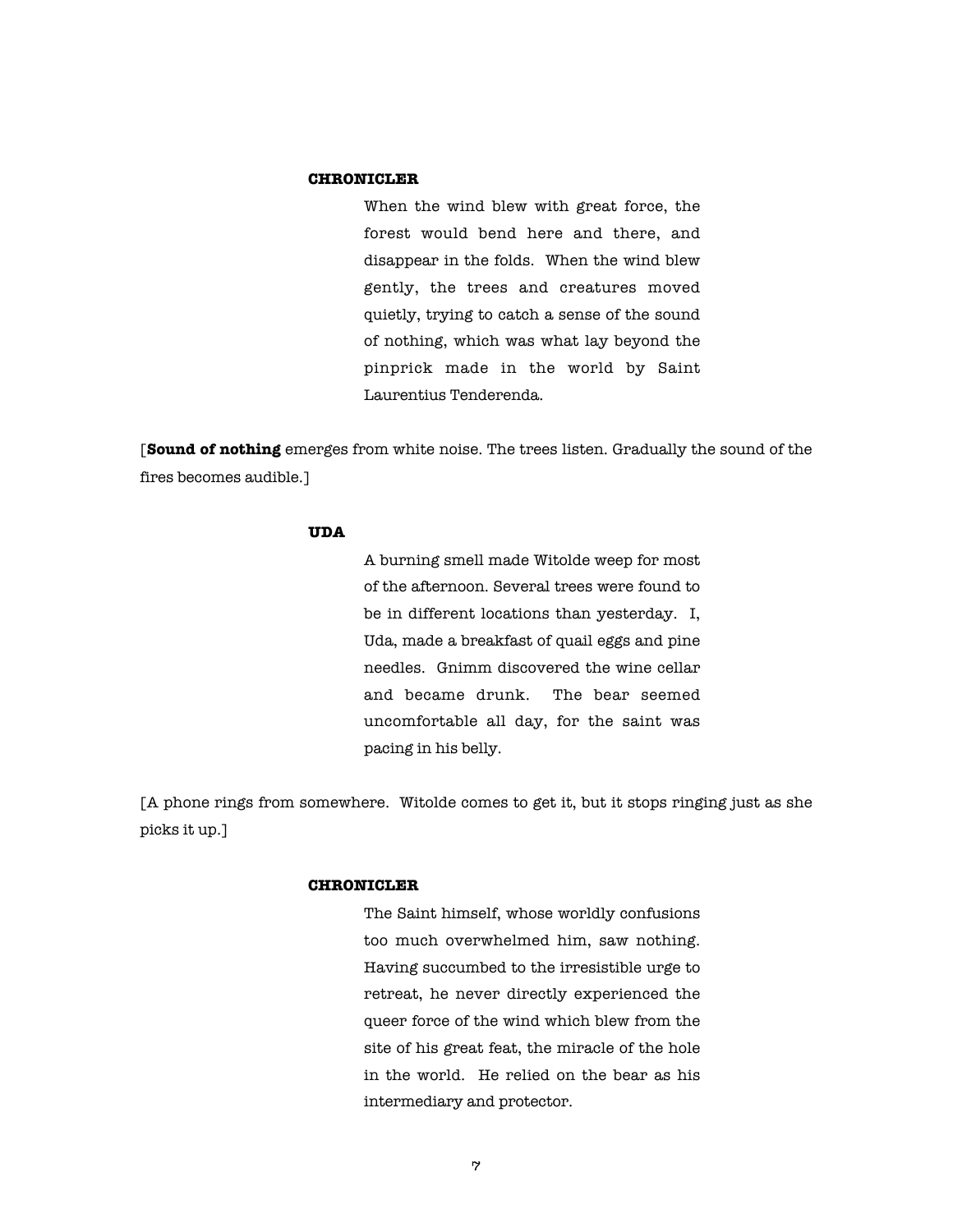[The children and the bear go to bed. Forest Activity of the Nighttime Kind.]

### **[the usual activities]**

[Sound of morning. The children awake, but the BEAR is still asleep. They pester each other. then settle into reading. The BEAR wakes up and they all stand to attention.]

#### **CHRONICLER**

Hole in the world notwithstanding, there are certain daily activities to be done around the abbey. There is the washing the wondering the scrubbing the drying the tilling the digging the raking the scaring the crying the piling the cooking the chopping the sweeping the watering the praying the grimacing and several other things besides.

[WITOLDE and UDA sing "The Red Heavens" while they work. Then, the phone rings.]

# **MAMA (on phone)**

Hello, Witolde please.

#### **WITOLDE**

Yes Mama, this is Witolde.

#### **MAMA**

Witolde, this is your mother calling. Witolde, I am calling to inform you that your father and I have decided to emigrate to Switzerland without you now that the fires have come so close to our village. We have thought it over, and come to the conclusion that you will lead a happier life at the abbey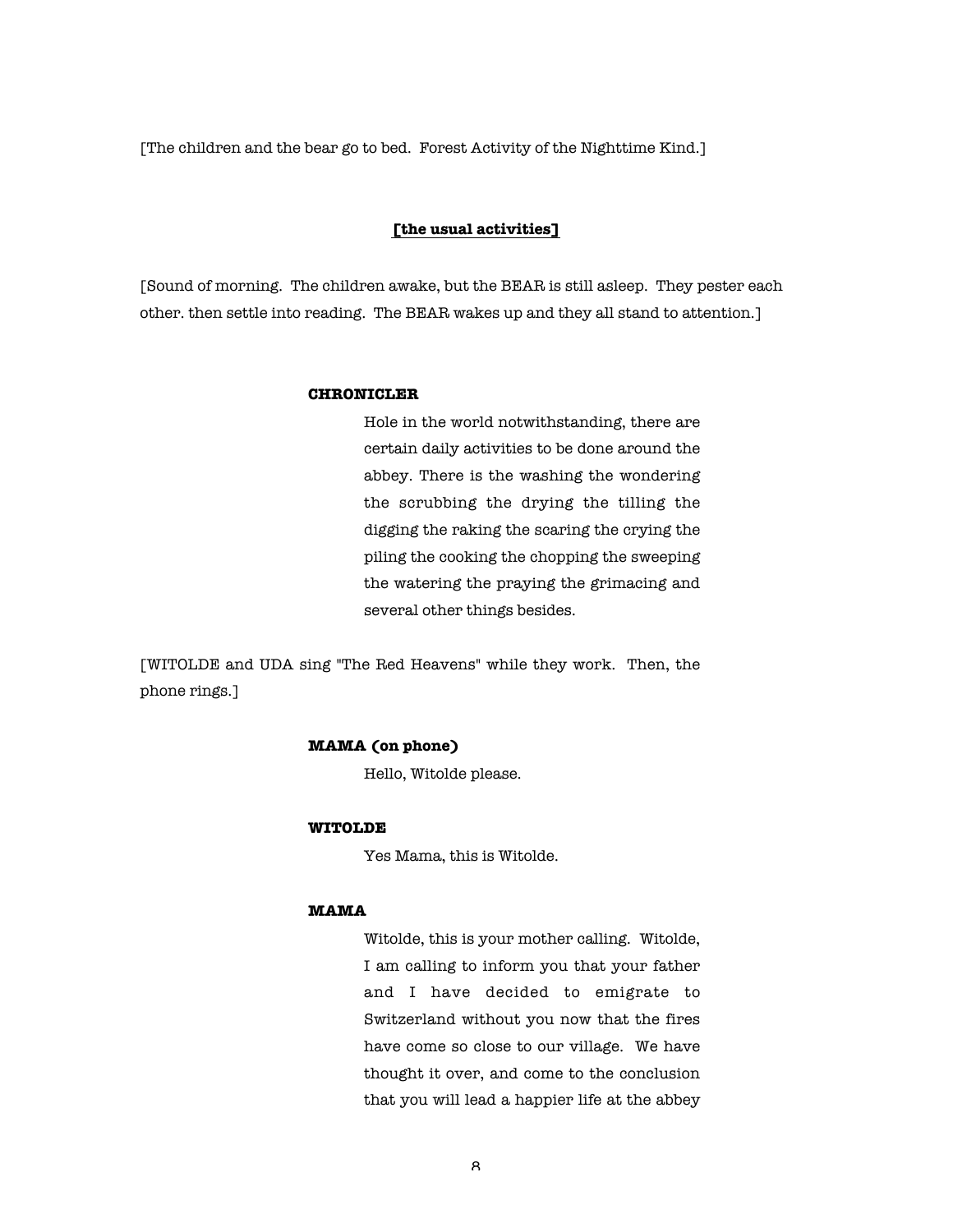where you can study to become a nun, with no worries about the fires or other such things. Also, I suppose this is the appropriate time to tell you that we adopted you from the baker's wife. Please do not try to contact your father and I, or your brothers or your sisters. We will be changing our name once we get to Switzerland so that we might start anew. So. I will not be coming to fetch you tomorrow afternoon as previously arranged.

# **WITOLDE**

But Mama, you don't understand.

#### **MAMA**

Witolde. Your Father and I have made our decision.

### **WITOLDE**

But Mama, there is a bear here.

### **MAMA**

Witolde, don't be ridiculous.

#### **WITOLDE**

But Mama, I think he is going to eat me.

### **MAMA**

That's quite enough from you young lady. Kiss kiss godbye, ciao!

### **WITOLDE**

MAMA! Mama? Mama? mama?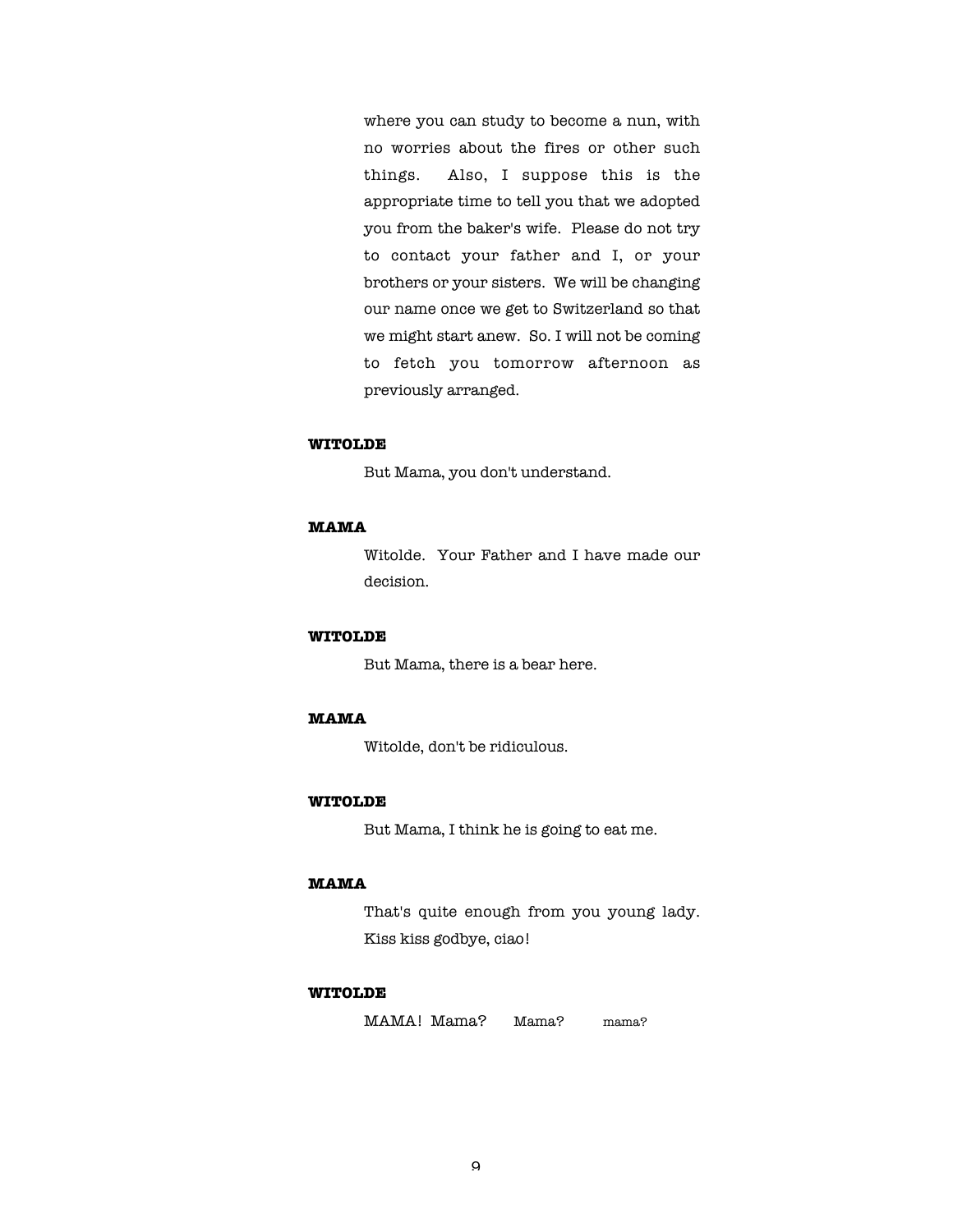[Dial tone. WITOLDE collapses and cries and cries. The trees flurry around her, then stand around and gossip about her parentage. UDA walks in and sees the trees talking. The trees leave.]

### **[ saintly inhabitation]**

#### **UDA**

Gnimm has found that he is a good enactor of stories. I have found that a tree is a very nice thing to contemplate. Witolde has taken refuge in the corner of the library devoted to the theological discussion of love. The bear spent the day sleeping, evidently the saint must have gone into another period of contemplation. We expect a new liturgy to be recited from the belly of the bear any day now.

#### **CHRONICLER**

Other instances of saintly inhabitation of animal bellies: (1) Saint Karl of Vienna who lived for a period of two years in the body of a ferret. (2) Saint TrrGill of Auer on Rhine, who lived for eight years in the belly of a carp. (3) Saint Jorge of Buenos Aires, who lived for eighteen years in the belly of a Chinese tortoise. (4) Saint Swannly of York, who lived for seventy five years in the belly of a sheepdog. (5) Saint Temujin of Mongolia, who lived for two hundred years in the beard of a mountain goat.

[The wind blows. The SAINT emerges again from the belly of the BEAR, and gives the children the Swaggerprance story. The TREES, as is their custom, tend to the BEAR, bringing him water and a damp cloth.]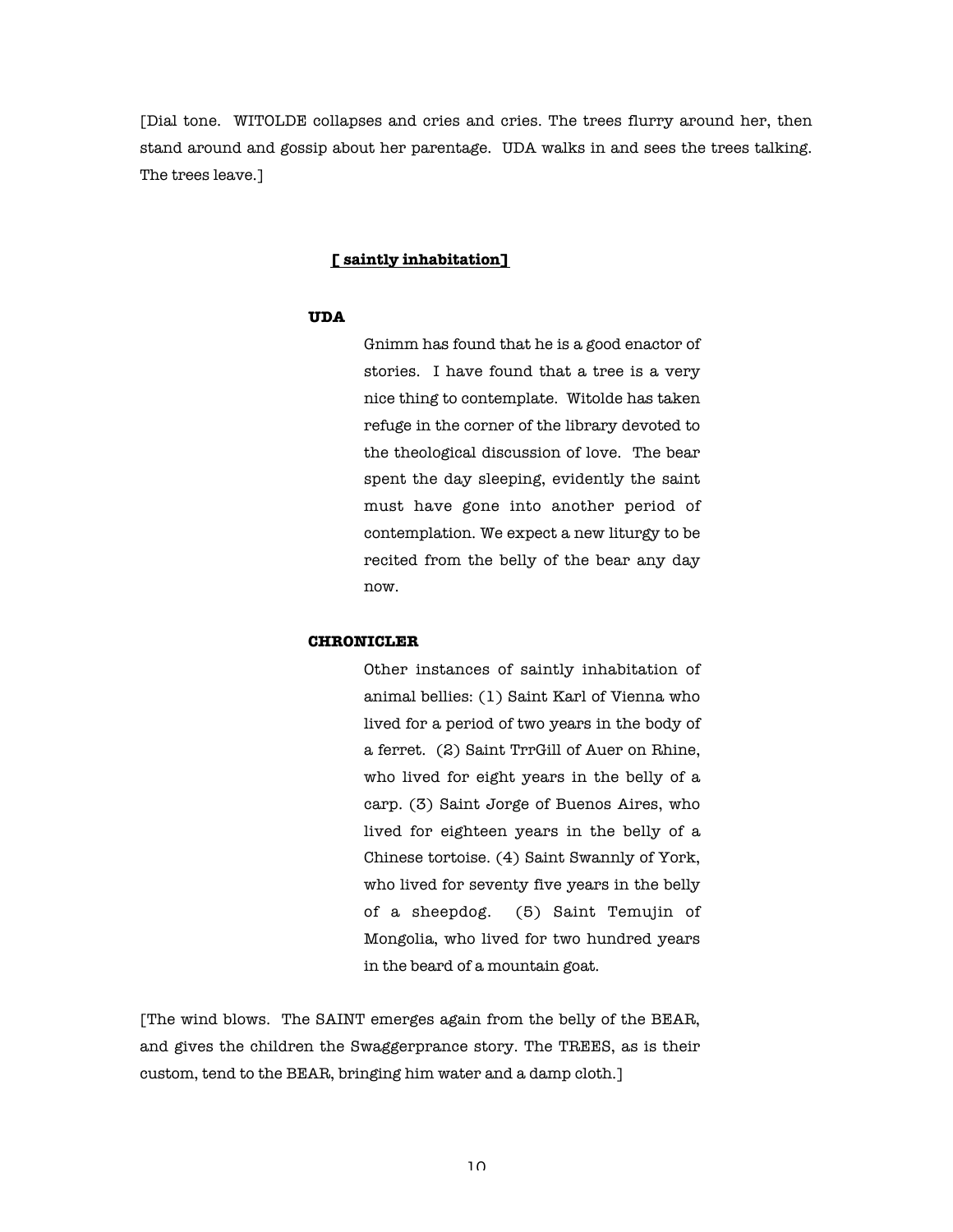# **UDA**

Nothing has happened today but the preparations for tonight's entertainment, an enactment of the Saint's new story. It will be performed by Gnimm and Witolde, while I shall read aloud to the bear in whose belly is our blessed Saint. The story is called "The Decline and Fall of Swaggerprance." Perhaps if the fires are ever finished, we shall take it to schoolchildren to dance for them as a warning against dandyism. I have made for the occasion a special casserole of twigs, leeks, roots and termites, which I baked in the sun to turn sweet and green. Also Witolde and I have made a song.

### **[the soiree]**

#### **UDA**

As his name implies, Swaggerprace is a being who loves sensations and makes a song and dance about things. He is one of the despairing types who, lacking an mental equilibrium, is unable to resist the slightest impression. Hence his tragic end.

[WITOLDE and GNIMM dance GNIMM's Swaggerprace Enactment while UDA reads.]

#### **UDA**

And Swaggerprance suddenly felt a pressure on his temples. The productive currents that had warmed and enveloped his body were dying and hung like long saffron strips of wallpaper from his body. A gust of wind curled up his hands and feet. His back, a screeching turnscrew, soared to the sky in a spiral.

With a sneer, Swaggerprace seized a stone that was screaming from the corner of a building and defended himself blindly. Blue apprenticed overstormed him. A sky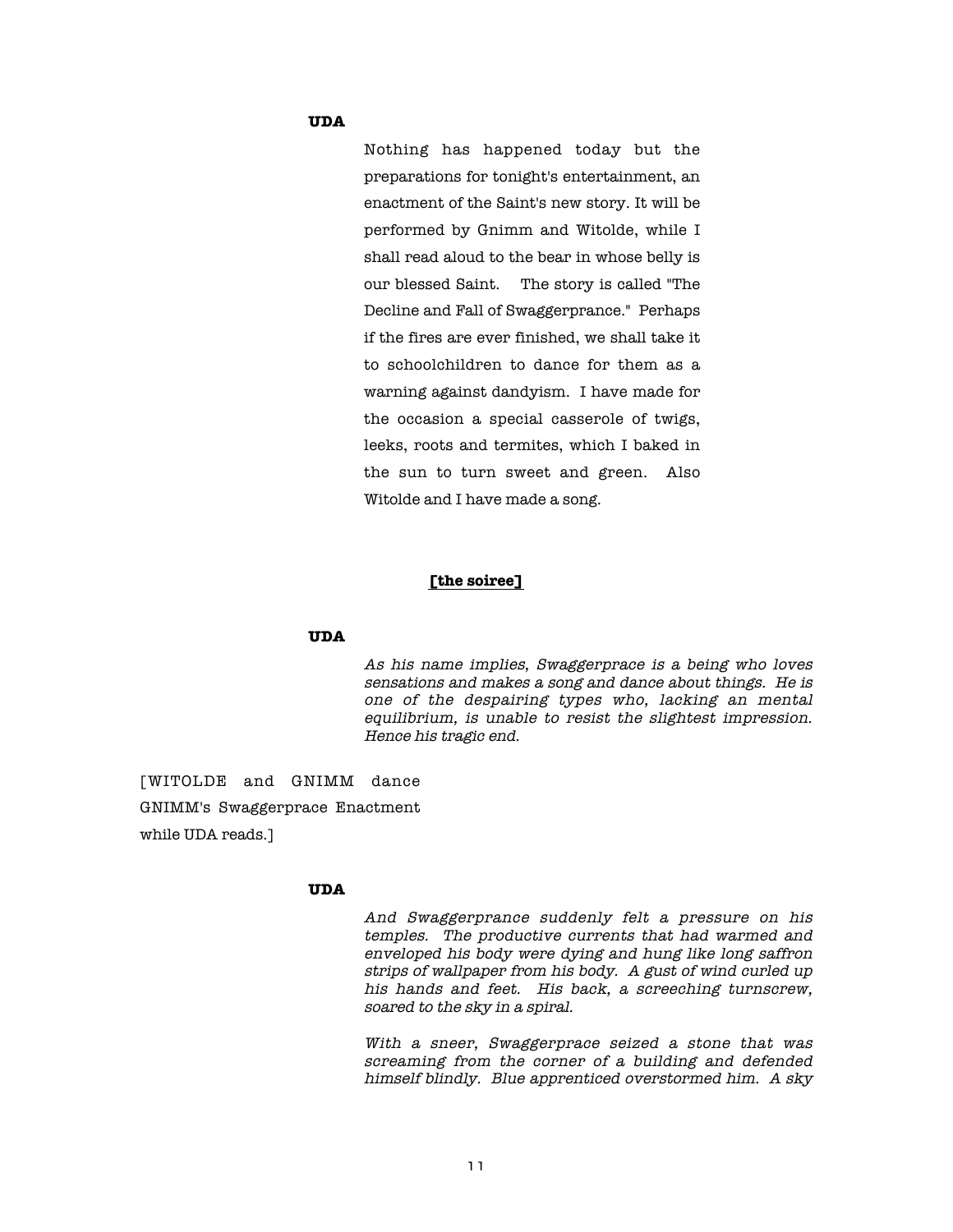collapsed brightly. A ventilation shaft skewed. A chain of winged lying-in women flew across the sky.

The gasworks, the breweries and the domes of the town hall began to resound with a tympanic quacking. Brightly feathered demons spattered his brain, tousled and plucked it.

Swaggerprace stuck both index fingers into the vestibules of his ears and scraped out the last shabby remains of the sun that had crept inside. Apocalyptic glory broke out. The blue apprentices sounded cowrie shells. They walked up balustrades of light and descended into the glory.

Swaggerprance was overcome by nausea. Gagging on the false god. he ran, flailing his arms in the air, tripped and fell on his face. A voice screamed out of his back.

A pasted-on culture flakes off and is torn to shreds by vengeful spirits. Swaggerprace rages in a fit of St. Vitus' dance. One, two, one, two, means of mortifying the flesh. "Pan Catholicism," he screamed in his blindness. He sets up a General Consulate for Public Appeal and is the first to lodge a protest. A beautiful scar adorns Swaggerprance's eye with white lustre.

He balances in a zigzag colored shirt on the towering aether-spire. Then he hires enough momentum to clatter up and smash through he spokes of imaginary giant wheels. He is threatened by the faces of Hasty Decision, Bustling Scalp and Carping Skepticism. The lobes of his lungs decimated, he hops out of the hand of a goblin.

His friends desert him. "Swaggerprace, Swaggerprance!" he crows from a mantelpiece. He drifts as a segment of a solar eclipse across the lopsided towers and domes of drunken cities. The landscapes of blushing, sadness and bridal bliss overshadow him.

Swaggerprace witters on and concocts appropriate decadences. He deposits extensive anxiety complexes and orchestrates inhibitions inbetween. "Are you saps trying to tell me -- " and foaming from the mouth, he belches a blue cloud onto the floor. He crawls out into the sun. He craves the experience. Grass grows inauspiciously and drives him back into the dark. Curtains billow and a house floats away. The catalepsy of destruction.

Swaggerprance had slain a captain with a hymnal. He had invented an artificial floating island. He blunders into processions of supplicants and reveres vagabond Jesus.

But it does not help him. He is not up to these turbulences, detonations and radium fields. "Quantity is everything," he shouts, "syphilis is a serious venereal disease." He takes a bath in hydrochloric acid to rid himself of his feathered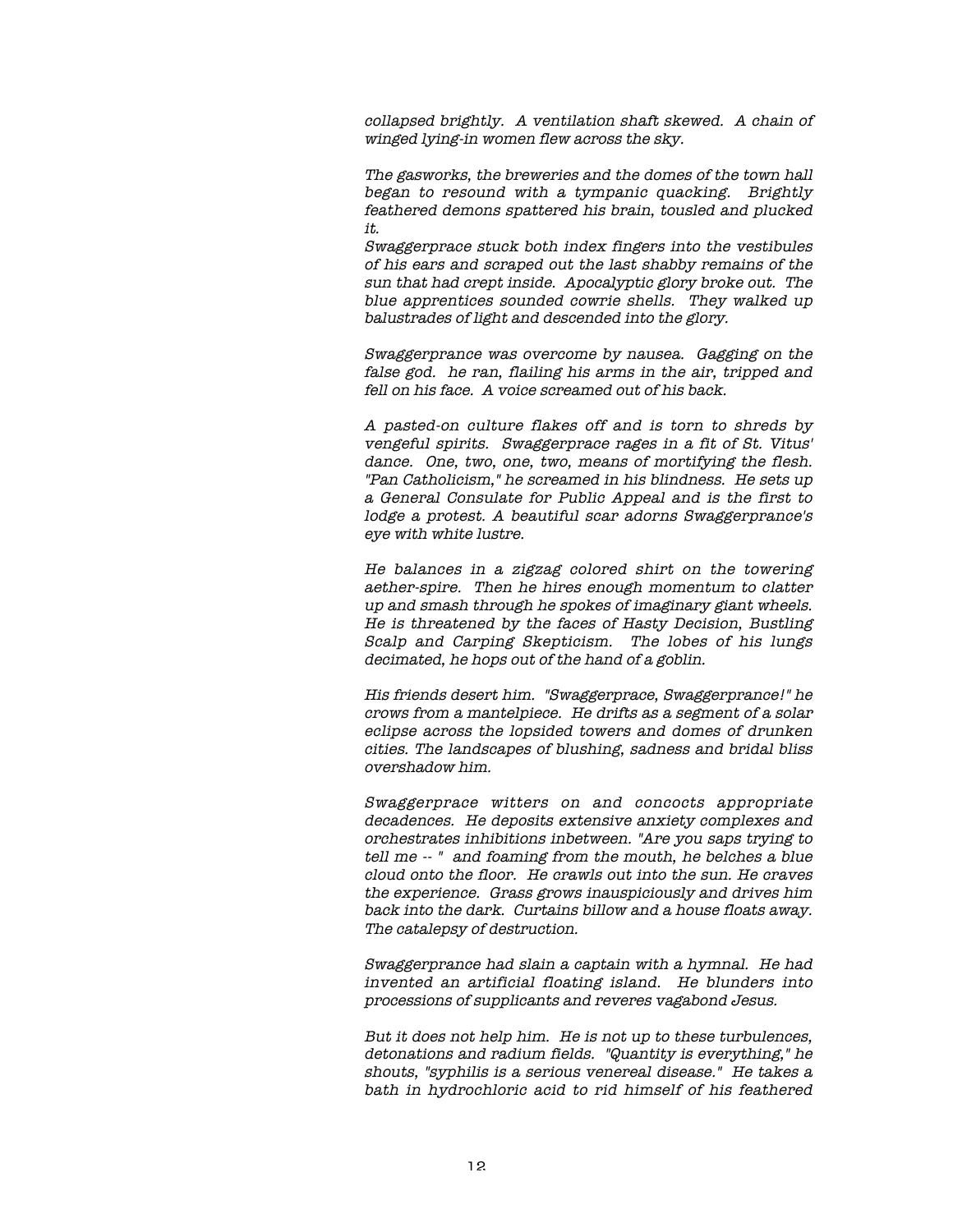body. Remaining: one corn, a pair of gold spectacles, a set of false teeth and an amulet. And his soul, an ellipse.

Swaggerprace gave a bitter smile. "Originality is a blather infection. Painful and improbable. Commit murder. A murder is something that cannot be denied. Never! Create a rosy atmosphere. Always love the poor." And he blew on Musicon's neck and she disappeared in a cloud.

And he wrote his testament. In urine ink. He had nothing else. For he was in prison. There he cursed the fantasts. Then he died. A palm forest drew on a soda soup. A horse moved its way and made headway. A flag of mourning fluttered over the hospital.

[Exhaustion reigns. Then,]

# **UDA AND WITOLDE (singing)**

I'd like to be, to be like the wind, blowing around. I'd like to be, to be like the wind, dancing around. like the wind blowing to you. like the wind.

I'd like to be, to be a white cloud, floating up high. I'd like to be, to be a white cloud, up in the sky, Like a cloud searching for you For your face

I'd like to be, to be like the flame the forest fire I'd like to be to be like the flame, of the bonfire Like a flame rising toward you Oh lord

I'd like to be, to be a guitar, singing to you I'd like to be, to be a guitar, singing to you A guitar that you can fill with your song.

[Stars twinkle. Deepest of slumbers. Daytime again.]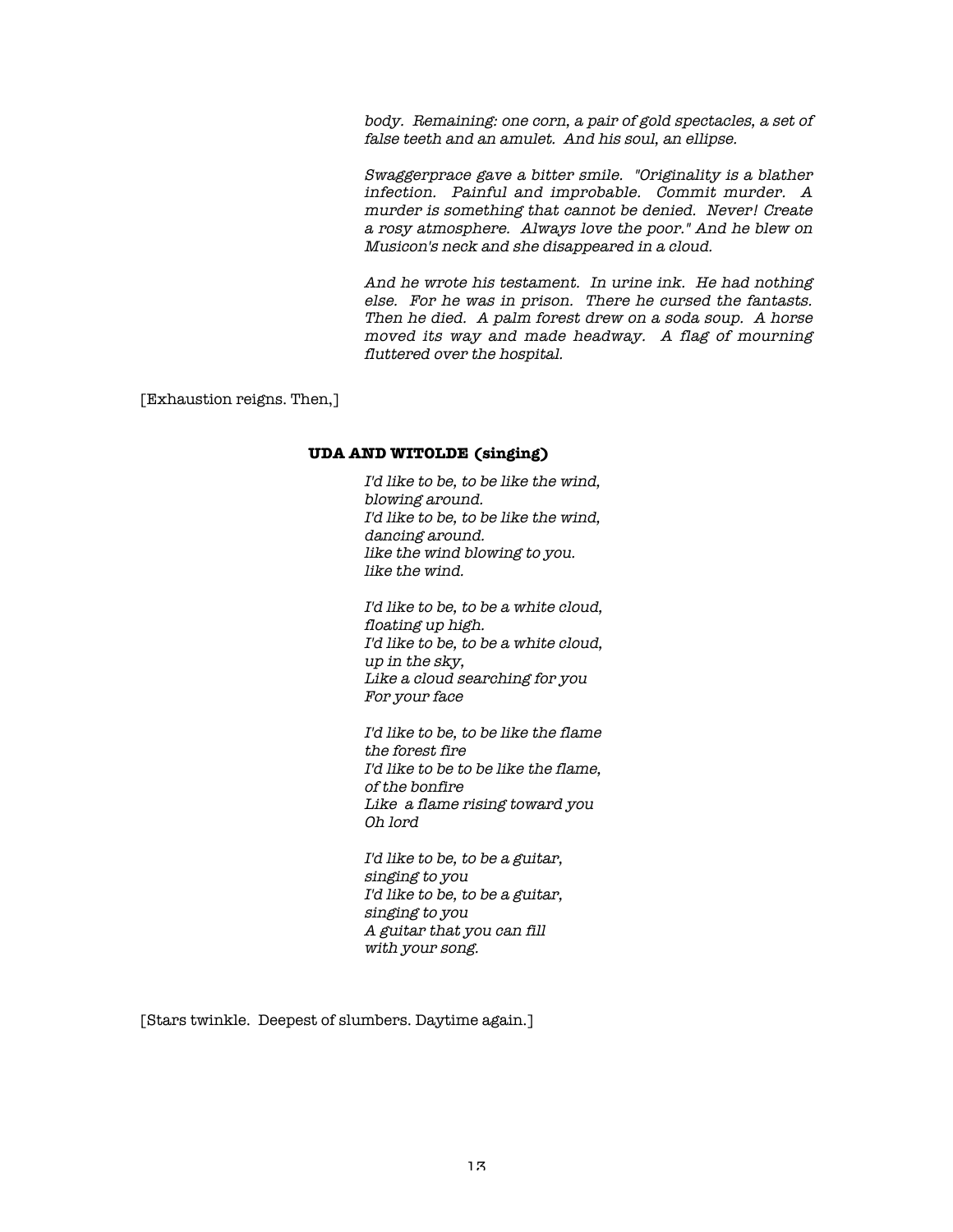# **UDA**

The bear spent the day dancing Gnimm's Swaggerprance enactment. I spent the day standing like a tree. Witolde yet again took a day of solace in the theological texts, and then left for a walk through the forest. Gnimm has had to do all the chores by himself today. For supper he cooked four rabbits in wine. He tried to claim that they were big eared leprechauns but no one believed him, for he is usually lying. The Saint is sleeping after the immense effort of bringing forth Swaggerprance. I have noticed that three of the trees are in different places than they were this morning.

### **CHRONICLER**

Time passed.

# **UDA**

The bear has given himself entirely to dancing for the second day in a row. The wind is very forceful today. Witolde has gone off in search of it. In the garden, grapevines have suddenly sprung up out of season. Gnimm says it is by the force of his desire to make more wine and I can only agree with him- there is no other reason for it.

# **[how to be a tree]**

#### **UDA**

14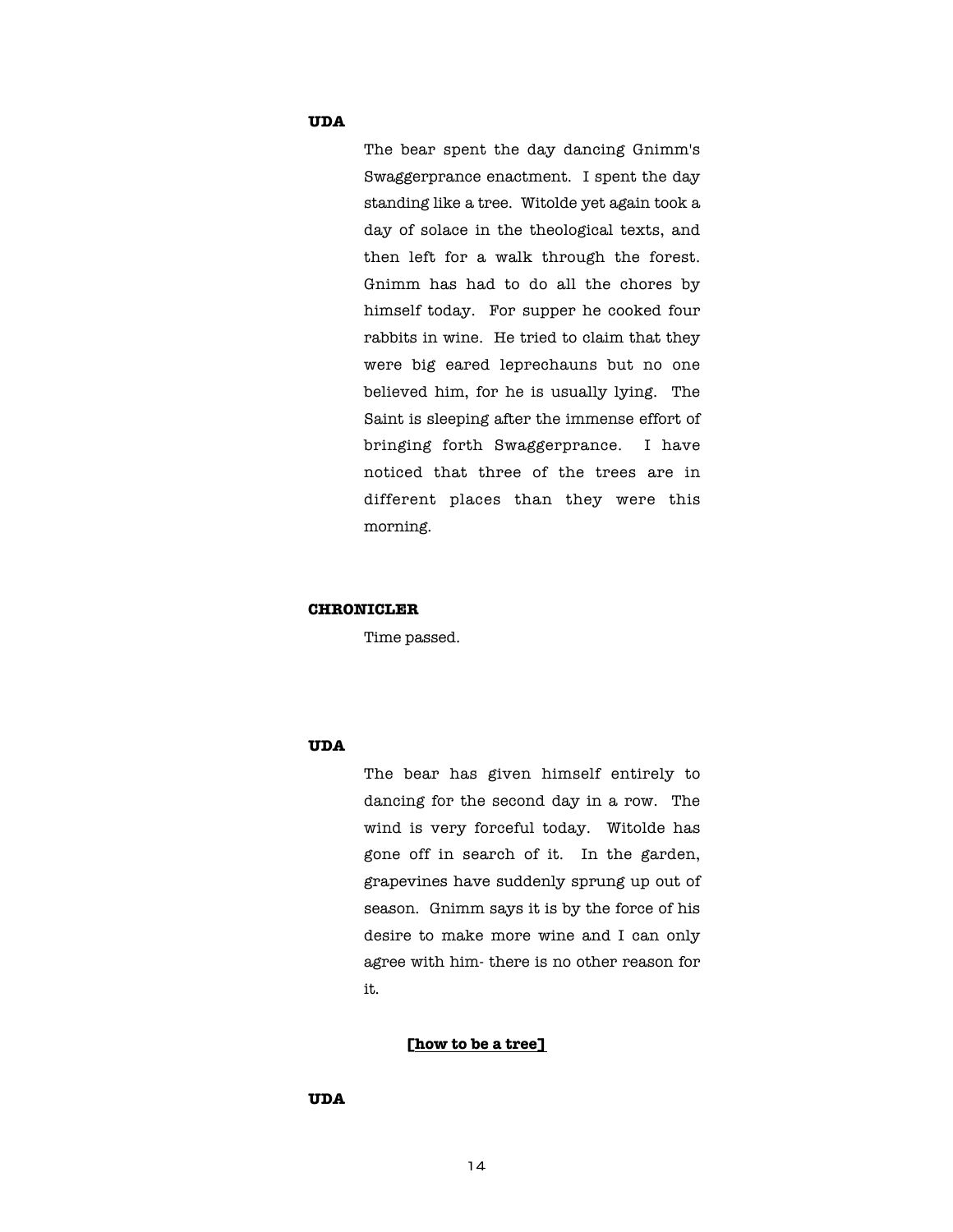One night I awake with a sense of something moving.

[The forest is very much awake and moving. UDA watches, and then is drawn into it. Trees whisper secret things to her. She has a revelation.]

#### **CHRONICLER**

It is a marvel unique to the forest of St. Laurentius Tenderenda that girls become tress by dancing like them.

### **UDA**

If a hole in the world is found standing in a tree, then . . .

Then to stand like a tree is to become a hole in the world.

If a hole in the world is standing which is to be very still and yet alive, then to be very still and yet alive is to be a hole in the world.

And if I find myself standing in a tree that is not felled then I am likely to find a hole. And if I find a hole by being very still then there is a very good chance that it will be a real hole\* and not just a depression.

And if I stay very still then I might pass through a hole in the world, having become a tree which is a hole because it is a point in space and also not a point in space, which leaves a hole when the tree walks away. which I have seen happen.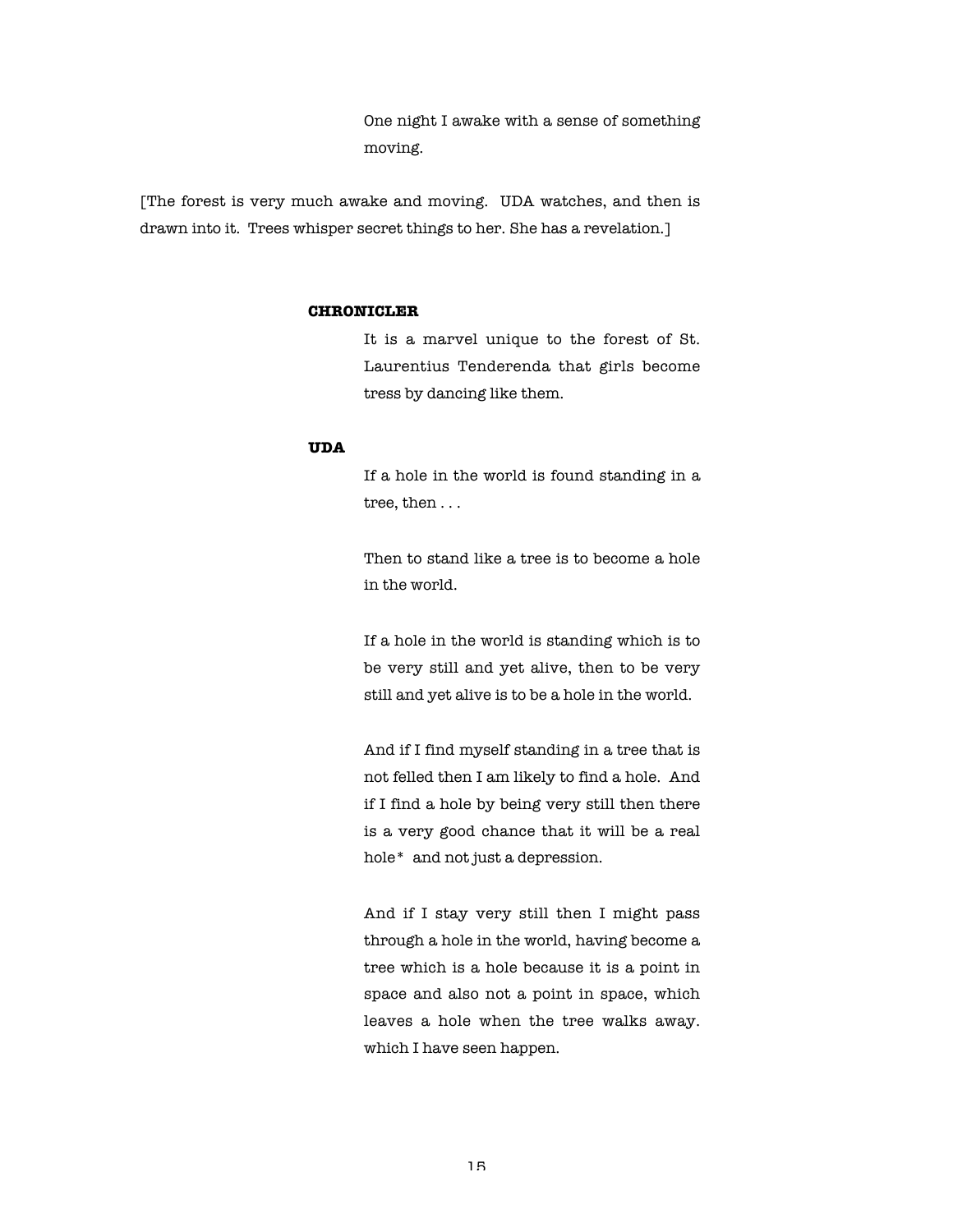So a tree is both a hole in the world and a tree in the world, and a plug against the world-which-is-not-a-world and is not on fire. And if I were to become a tree then I could not catch fire if I managed to become the kind of tree that was a hole in the world by being both a point in space and not a point in space, that is, spaceless or at least mobile. And yet very still and yet still alive.

[UDA is swept up into the trees' dance. The BEAR wanders through the forest and interrupts them. UDA stands like a tree and the bear does not notice her. He eats some berries and takes a piss. WITOLDE comes looking for her and they all stop moving. WITOLDE wanders through the forest.]

#### **WITOLDE**

Uda.

[UDA stops being a tree and comes to WITOLDE's side. They understand each other and walk off. The trees ceremoniously change places.]

[the sound of nothing.]

### **UDA, WITOLDE AND GNIMM**

Chaldean Archangel Aster king, purple, Man with the hands which spell sleep. Thou lettest the animals appear within us, Thou pinnest us to the jingling medals of the Magician Thou linkest us with the starts which slice and divide us up. Master of all saints, of all the dead, Alembic in which we faded. We die crosswise and lengthwise The final cough racks us We sink down into the infinite space, Laurentius tears, radiant and zealous.

Thou zone chief, black chief How addicted we are to seizures, How seized by addiction to death The holy doctor Kosmas cannot help us. We die to thee now and then we die to thee completely. In thee art all things united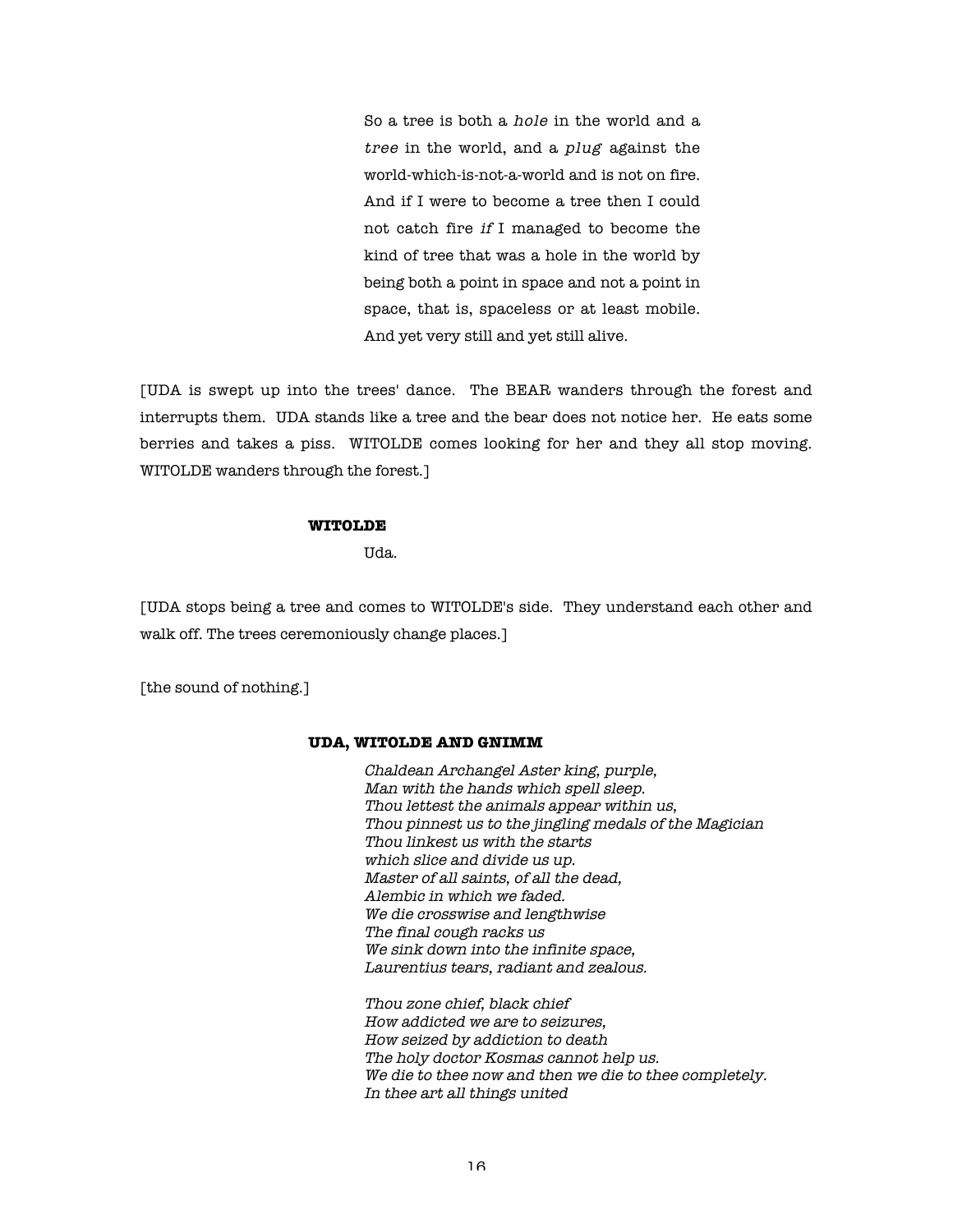We carry the great bear in our arms as an ulcer A sun of terra sienna in our hearts. Possessing in thy possession, we free ourselves.

We pinked trumpets, fluttering in the crystal wind, We tragic peacocks, shattering on every step. We grimacers, Dancing round the water butt in cloaks of fire, Thou girdle of stars, thou spherical wall, rolling darkness Thou oriental people, occidental people, War marches muttering in minor keys, Froth on the tower of thy grace.

Thou cymbalum mundi, coral of the beyond, fluid master Loud weepeth the scale of man and beast Loud lamenteth the people of the cities of fire and smoke. And thine enchanted horns appeared as thou beholdest thy fictile playthings, as thou inspectest thy realm and us, the administrators of thy cadastre. For the rouge cracked, for the dice decomposed For never was there such sin as this.

Thou countenance pieced together from metaphors, carnival poem puppet Of our fears, thou scent of white paper! Paper ink, writing implements and cigarettes, We leave everything behind. subdued, we follow thee

Our feet free themselves From the figures that were instilled in us. A sweet stream flows forth From the liquors which were distilled in us We exchange the rare for cash, the fair for balderdash One item for three, the city of night for Varanasi.

[Everyone sleeps. The wind blows. GNIMM twitches and causes vines to sprout everywhere. The children awake. morning sounds different. They go about their tasks. 1

#### **CHRONICLER**

Gnimm, whose aptitude was, in ways, the least of the three, was the first to grasp the ease of it. Vines sprouted everywhere and the wine he made matured instantaneously. Uda could not move her thoughts from the trees. Witolde became confused and quiet. The bear enjoyed dancing.

[UDA drops her pen and stops everything to make an announcement.]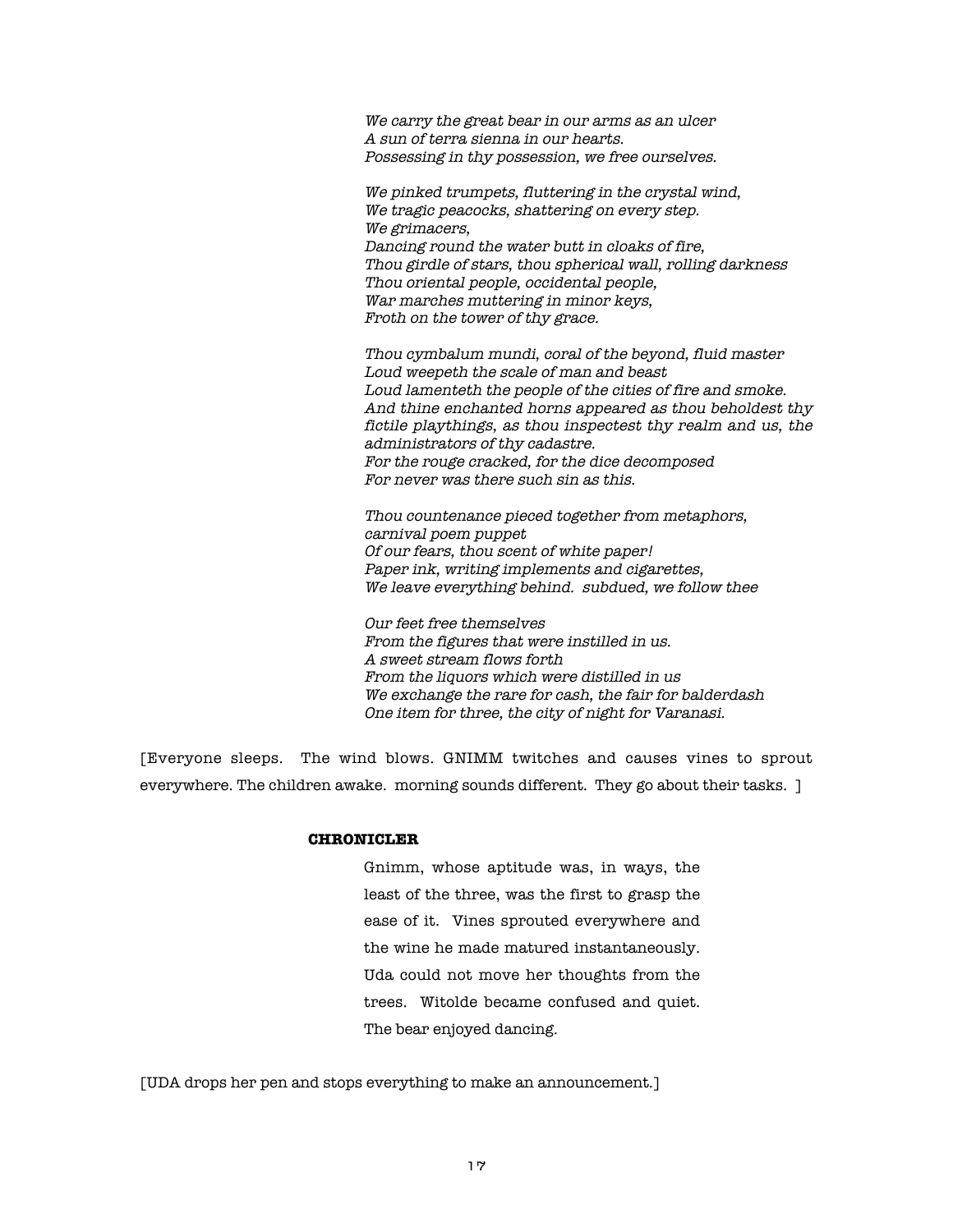# **UDA**

It is the case that I have become a tree.

[And so it is.]

### **CHRONICLER**

And so it was. Witolde entered into a state of prolonged contemplation. Gnimm was left alone to translate the words of the saint, who had taken to speaking entirely in nonsense syllables.

[The Saint emerges from the belly of the bear. GNIMM listens.]

#### **GNIMM**

Jolifanto bambla o falli bambla Grossiga m'pfa habla horem Egiga goramen Higo bloiko russalu huju Hollaka hollala Anlogo bung Blago bung Blago bung Bossa fatake u uu u Schampa wulla wussa olobo Hej tatta gorem Eschige zunbada Wulubu ssubudu ulu wassubada Tumba ba umf Kusa gauma Ba-umf

# [**how unbearable clock time]**

[The forest tics and tocs. WITOLDE writes in the abbey log book where UDA used to, but trails off into deep contemplation. As the tic toc trails off, the wind blows.]

# **CHRONICLER**

What does life look like at the juncture of a world within time and a void wherein there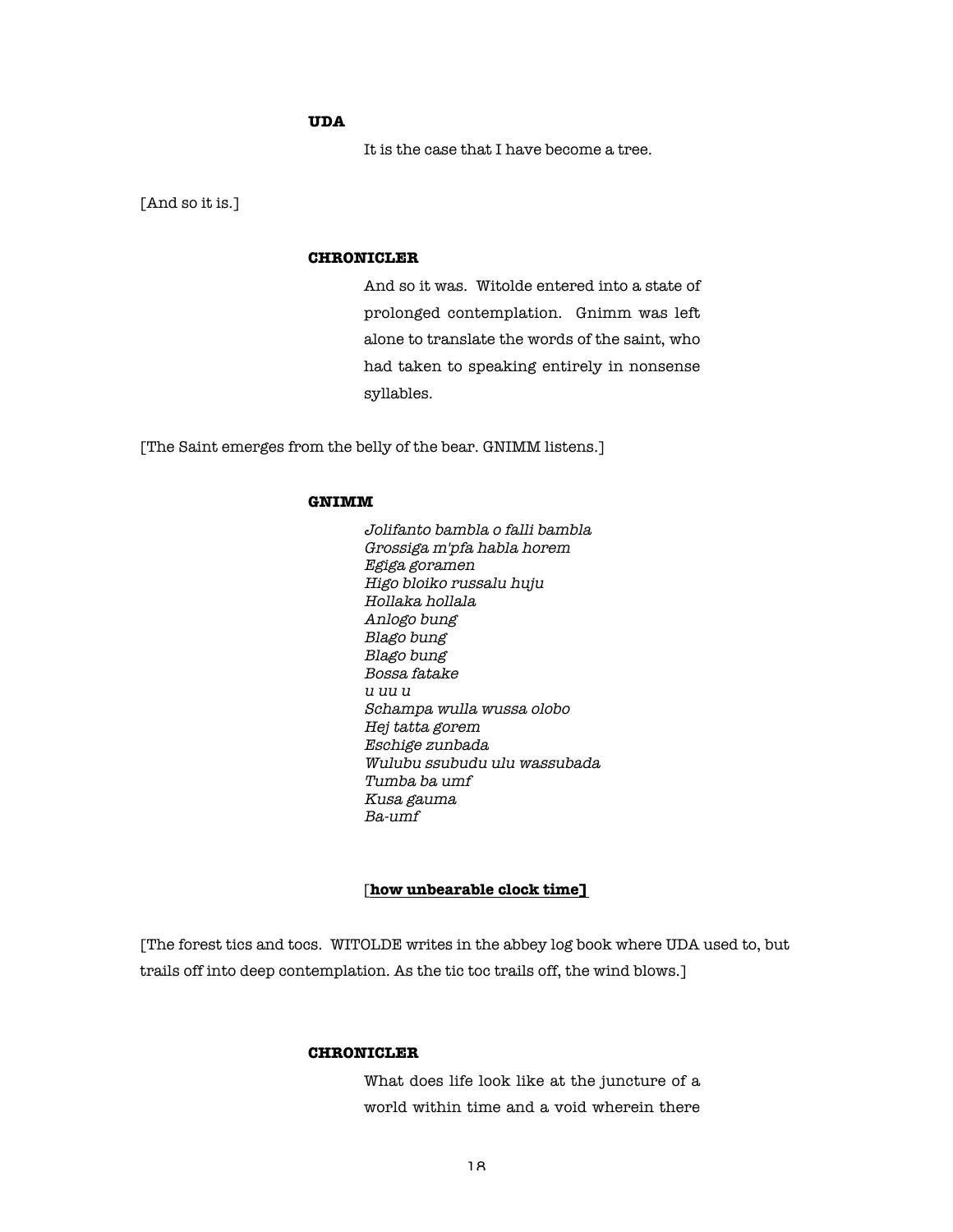is no space, time, nor any other category of experience? Collapsed, completed infinities? Perverse ruptures in sequence?

[Church Bells. The SAINT emerges from the belly of the BEAR, who passes out from the pain. WITOLDE speaks to the SAINT. The trees sing the saint's words.]

#### **WITOLDE**

I think I can be something other than  $in$ time.

# **LAURENTIUS TENDERENDA**

These days, the thing-in-itself is a brand of shoe polish.

### **WITOLDE**

I think I can be something other than exactly here and only so.

#### **LAURENTIUS TENDERENDA**

One should guard against speaking or reacting.

#### **WITOLDE**

I think I can be something other than exactly this one and not another also.

## **LAURENTIUS TENDERENDA**

One had better not even confess to oneself upon waking what one has dreamed.

### **WITOLDE**

I think I can be in both.

### **LAURENTIUS TENDERENDA**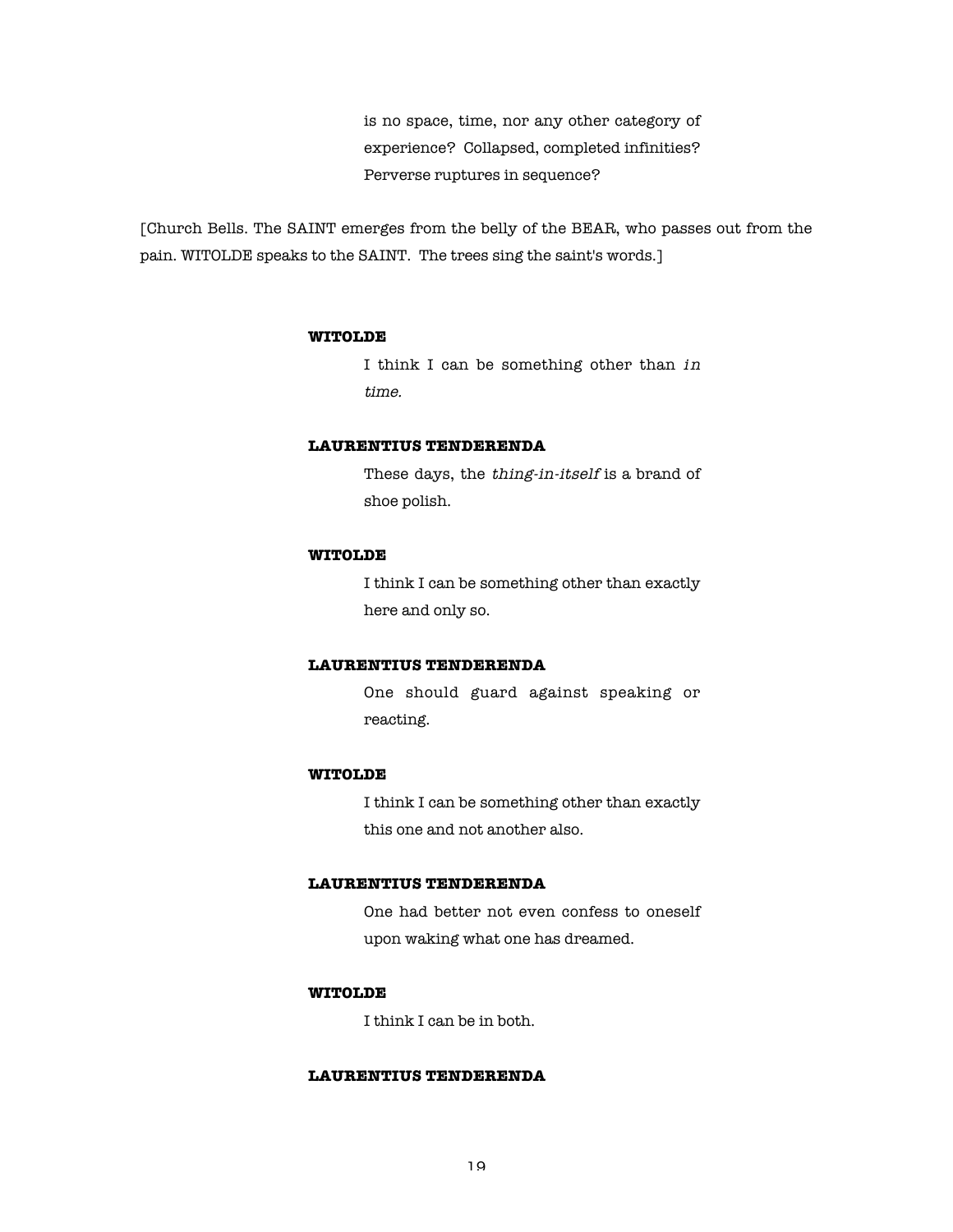Who can be so filled with divine things that the assault can do him no harm?

### **WITOLDE**

I think I am here and also other places.

# **LAURENTIUS TENDERENDA**

Who has closed his heart and imagination so tightly that no venom can get in and undermine them?

# **WITOLDE**

Something both holy and filled with holes.

#### **LAURENTIUS TENDERENDA**

Who has closed his heart and imagination so tightly that no venom can get in and undermine them.

### **CHRONICLER**

And suddenly Witolde sees that Laurentius Tenderenda is a broken saint who no longer believes in imagination and sees himself spent, as a Swiss cheese, blown through by one of many winds, useless.

And she thinks on the void and knew that if the wind blew directly onto her she would be elevated or rather spread wide, single point of view obliterated, that singleness was in fact what would be lost, when the wind of the void blew on her face and transformed her into many.

Witolde will not retreat, as Saint Laurentius Tenderenda has. She will not crawl away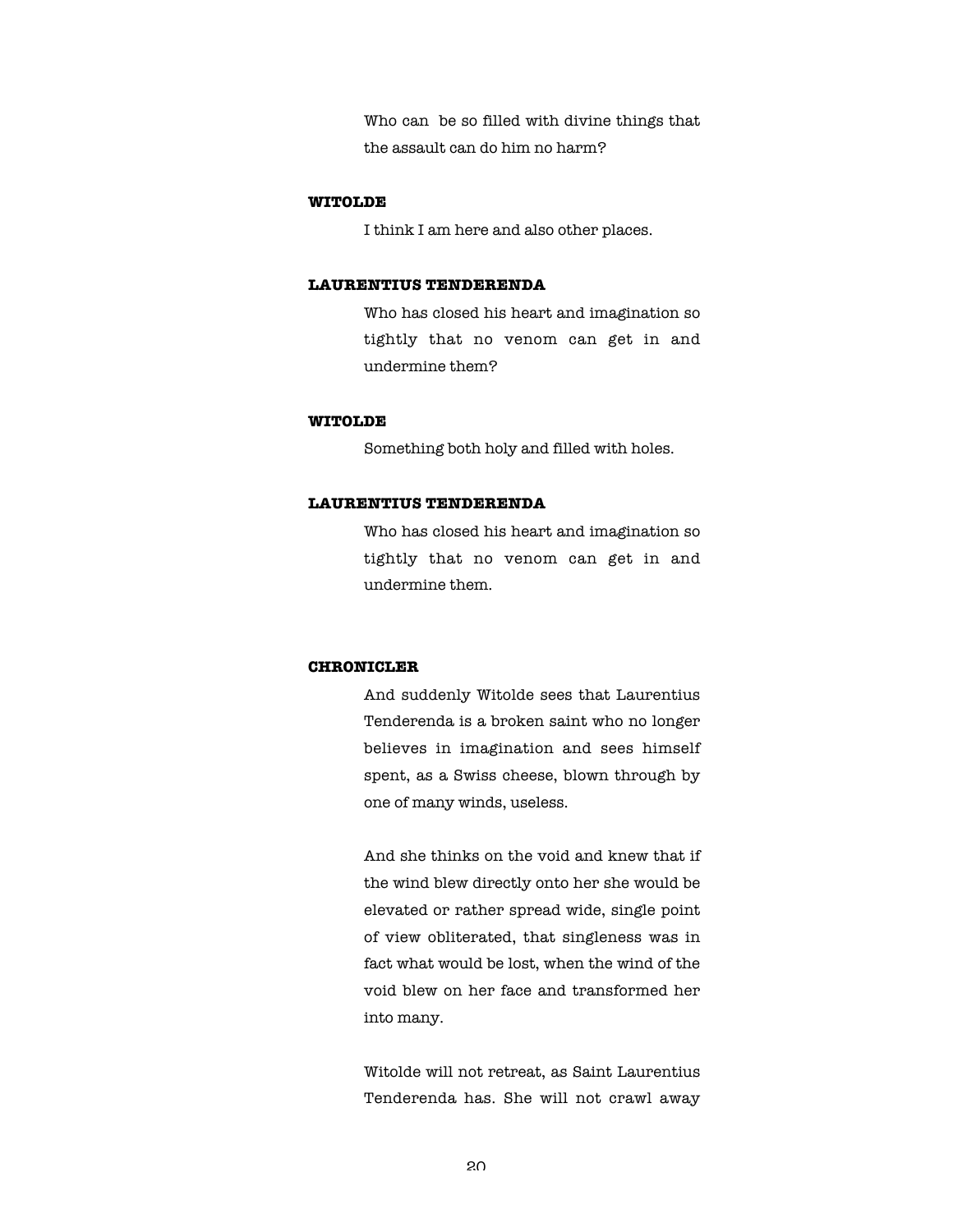from a world on fire into the warm belly of the bear. Or become a tree like Uda. Or change only for herself, as Gnimm, who used his remedial command of the disruption to become a vintner. She would move toward the world.

Saintification. Signs of. (1) Witolde awakes one morning with the tooth of Saint Jerome clutched in her fist after dreaming of him. (2) She discovers, in a chestnut casing, a crystal globe etched with a nationless set of future continents. (3) By placing her ear up to a bell that has spontaneously appeared on a tree one morning, she finds she is able to hear what is being whispered in the corridors of the parliament building. (4) She dreams of visiting Saint Catherine in the Sinai and awakes to find that Gnimm's shoes are filled with sand.

She walks through the forest and finds the hole in the world. She leans into it and the wind from the void blows on her face and transforms her all in an instant.

Witolde says, I am I, I am and also am also am that. Am all am. These all am I, these all, am I? I am. And was and will be and always been. Yes all and timeless.

Icons of Saint Witolde appear in the vicinity of every fragile saint who, like Laurentius Tenderenda, is of wavering faith. In mountain passes she appears. In cities she appears. Near the fires she appears like water, like heavy rain or overspilling banks.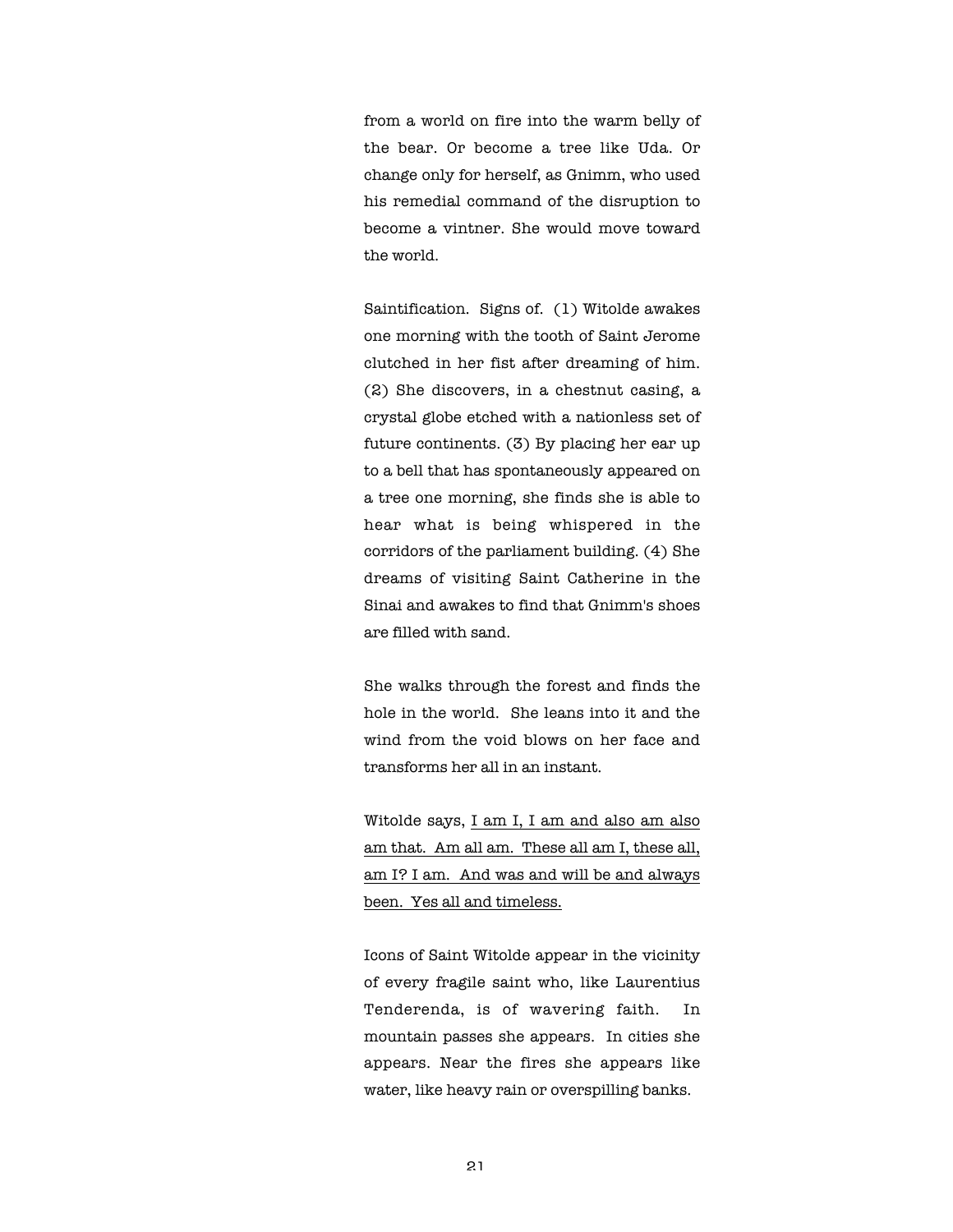Witolde says, all in an instant am. Am all.

Saint Witolde, the saint of the thousand and one ever changing points of view teaches love and embrace and she teaches not a roasting grid but a connecting one. Saint Witolde the many. She elevates within the world, like a hot air balloon taking in the sweeping contours of the earth's curvature.

All in an instant am, the many but not the one. A bird, a seamstress, a farmer, an entire middle class family, a journalist, an egg, a spider, a relic, peddler of a suitcase full of knucklebones. Saintification it is. All in an instant is, and all instants is too.

"And the oldest trees in the forest made a processional, to confirm Witolde as a saint."

[The oldest trees process. Beautiful light spills everywhere. WITOLDE becomes a saint. Icons burst forth.]

#### **[EPILOGUE]**

#### **CHRONICLER**

The forest, which some call Der Schwarzbilt, is said to contain a hole in the world made by Saint Laurentius Tenderenda just before he

22